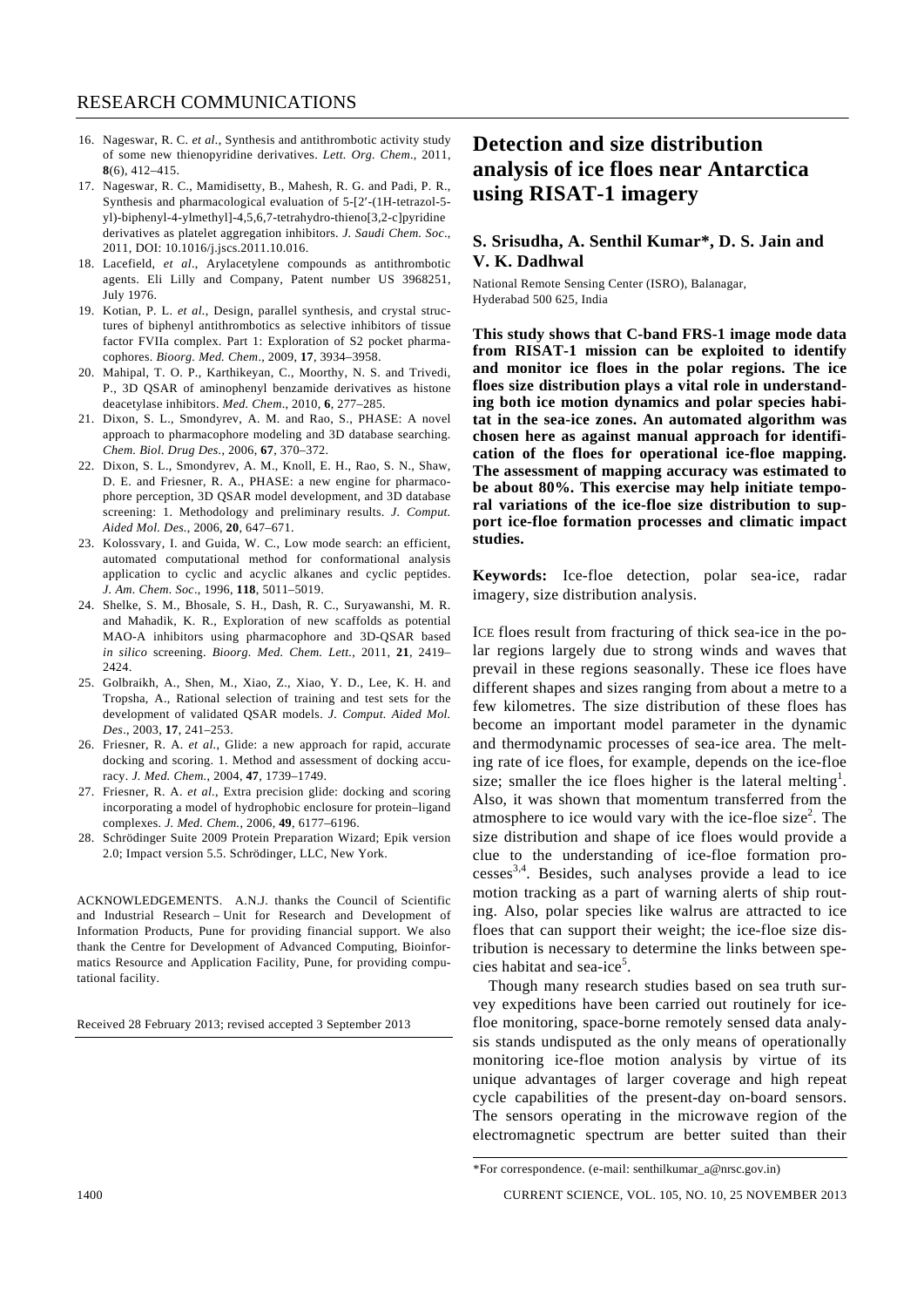optical counterparts, since most parts of the polar regions are under persistent cloud cover throughout the year.

 Isolating the ice floes in the remotely sensed data is a challenging task – both manual and by machine. The ice floes float in the background sea-ice in different shapes and sizes. These are not fully separated from one another, and do not have clear demarcation to decide their boundaries. In addition, grey-level difference between the background and the ice floes is not significantly high, especially for medium-sized floes (typically 50–500 pixels), and also varies across the image to fix a global threshold value as is done in many image segmentation applications.

 Keeping in mind an operational approach for periodic monitoring of ice-floe movement, we adapted a fully automated algorithm<sup>1</sup> proposed earlier with ERS-1 imagery for ice floes. This method first works on local but dynamically varying image segmentation thresholding based on estimated bi-Gaussian distribution function of grey levels, followed by restricted region growing strategy to retain size and shape of the isolated floe areas. A full description of the algorithm is beyond the scope of this communication. The reader is referred to detailed description of the procedure in the literature<sup>1</sup>.

 Input datasets for this analysis were collections of RISAT-1 SAR over the Antarctica regions acquired on 3 December 2012 (orbit: 3743) in FRS-1 image mode with 9 m resolution. RISAT-1 is the first Indian space borne mission with active imaging sensor on-board operating in C-band, built with capabilities of imaging in four different modes in its both ascending and descending passes. Details of the RISAT-1 sensor mode descriptions<sup> $\bar{6}$ </sup>, data processing<sup>7</sup> and users' data products<sup>8</sup> are available in the literature. For the present study, we have employed four scenes of FRA-1 data processed to level-1 (ground range) correction from operational data processing systems. These scenes were further mosaicked to get a seamless image continuity before extracting regions of interest. Figure 1 shows the mosaicked image strip with scene layout shown on the top left. Also shown are the regions (1 to 4) selected for floe size distribution analysis. Details of the image size for each selected region along with its centre positional map locations are given in Table 1.

 Four regions of interest shown in Figure 1 are subjected to automated ice-floe size distribution algorithm. Since the ice floes are irregular in shape and also a large variation in size is observed, these were classified into the following bin sizes similar to the levels proposed for Arctic ice-floe studies<sup>1</sup>. To further quantify the size distribution, median of the range pixels is considered for estimating equivalent diameter values (Table 2).

 The selected regions are processed using the algorithm mentioned above. Results obtained for region-3 are shown as an example in Figure 2. Figure 2 *a* shows the original image which when processed yields segmented ice-floe

CURRENT SCIENCE, VOL. 105, NO. 10, 25 NOVEMBER 2013 1401

regions of different sizes. This image is then subjected to probabilistic labelling and later histogram binning into one of the allowed pixel ranges given in Table 2. The results after these steps are shown in Figure 2 *c* and *d* respectively.

 Figures 3 and 4 summarize the results of the ice-floe size distribution for the regions selected. In Figure 3, histogram of the binned floe sizes is plotted as a function the latitudes of the selected regions. Though the input data for both the plots are same, the left plot is logarithmically scaled to show the distribution of larger sized floes. It can be seen that (1) the low and mid range sized ice floes (below 80 m size) are less dominant over the larger ones when we go towards the pole; (2) the smallest one increases exponentially (*R*-square of exponential fit is 0.994), and (3) there is also slow but steady rise in the number of the mid range floes sized (415 m) towards the polar region. The respective cumulative histogram as a function of floe size for each region selected is shown in Figure 4. It can be seen that the overall number of ice floes increases as the latitude decreases towards the pole to about 85%. The increase in the number of ice floes is sharp from 24 m to 80 m, and then steadies to other large sized floes, similar to lower latitude regions.



**Figure 1.** RISAT-1 acquired scenes layout with latitude, longitude coordinates (top left) and processed mosaicked image.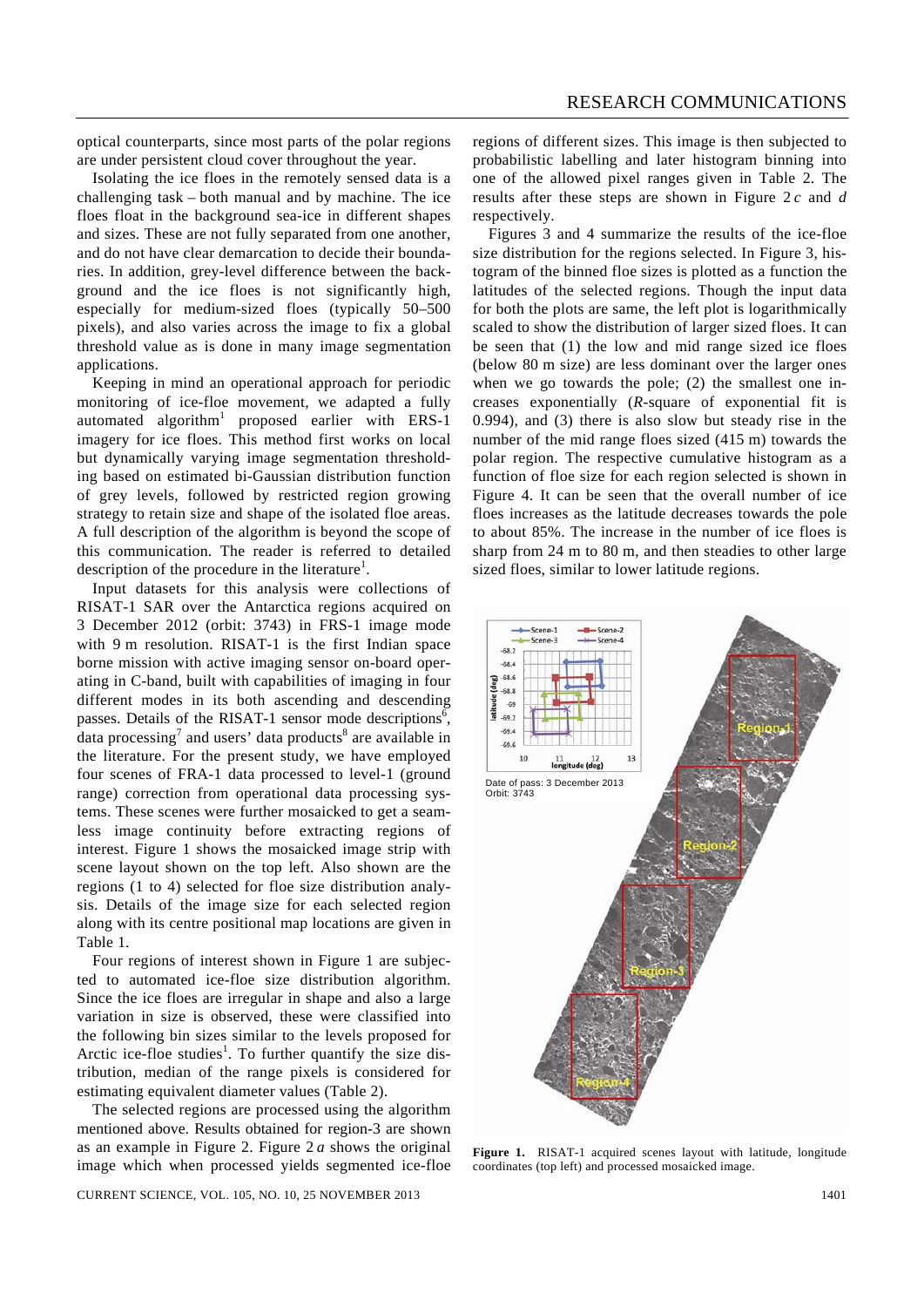|            | Dimensions (km) |       |               |          | Location $(°)$ |  |
|------------|-----------------|-------|---------------|----------|----------------|--|
| Study area | Scan            | Pixel | Area (sq. km) | Latitude | Longitude      |  |
| Region-1   | 17.31           | 24.10 | 417.13        | $-68.54$ | 11.70          |  |
| Region-2   | 17.24           | 24.34 | 419.65        | $-68.79$ | 11.37          |  |
| Region-3   | 17.60           | 24.31 | 427.94        | $-69.02$ | 11.09          |  |
| Region-4   | 17.73           | 24.36 | 431.96        | $-69.27$ | 10.69          |  |

**Table 1.** Details about area, dimensions and geographic location of regions shown in Figure 1



**Figure 2.** *a*, Original image; *b*, Local dynamic threshold image; *c*, Size distribution; *d*, Histogram of floe size distribution.

 To ascertain the accuracy of the automated ice-floe algorithm, in the absence of any field survey data available for this area at the time of acquisition, we have taken up a small area of  $(500 \text{ lines} \times 500 \text{ pixels})$  from the region, and manually labelled the ice floes with the help of Arc GIS software tools. The overall percentage accuracy of the ice-floe detection was about 80. The small ice floes and very large floes were identified to nearly 90% and above, while the mid range sizes could not be discriminated accurately. The poor discrimination for this category of

ice floes may be due to the fact that they touch other floes at many locations and branch out into fragments<sup>5</sup>. However, there is scope for further improvement to overcome these problems. Further research is in progress in this direction.

 In summary, the potential of RISAT-1 SAR imagery for identification of sea ice floes and their size distribution has been explored. Instead of manual contouring of ice floes, an automated approach was preferred for operational applications. Initial results with high spatial